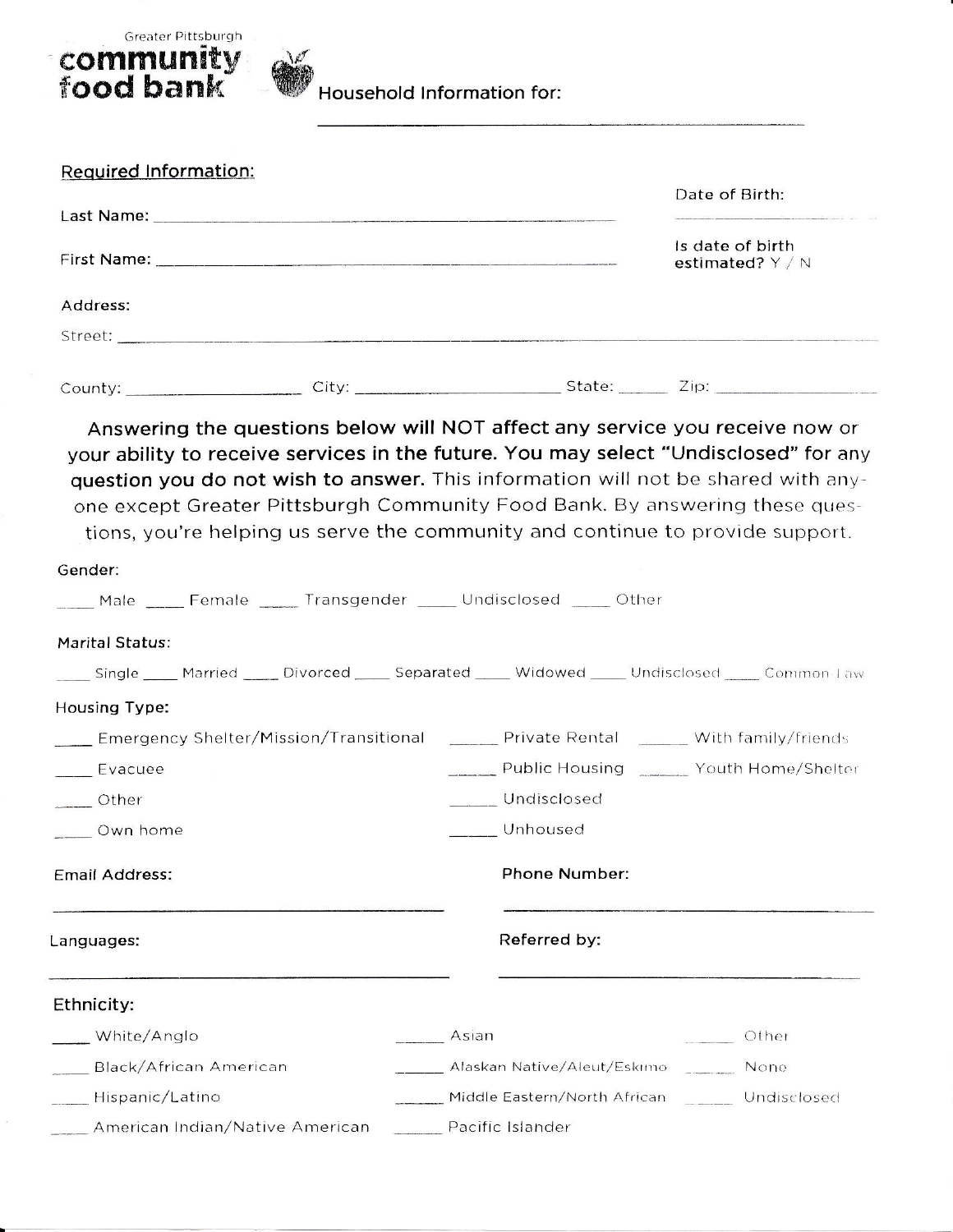|  |  | Identifies As: |  |  |
|--|--|----------------|--|--|
|  |  |                |  |  |

s.

 $\tilde{\epsilon}$ 

|                                                                                                                                                                                                                                                                                | Active Military _____ Veteran _____ Disability _____ Other _____ None _____ Undisclosed                                                                                                                              |                                                                                                                                                                               |
|--------------------------------------------------------------------------------------------------------------------------------------------------------------------------------------------------------------------------------------------------------------------------------|----------------------------------------------------------------------------------------------------------------------------------------------------------------------------------------------------------------------|-------------------------------------------------------------------------------------------------------------------------------------------------------------------------------|
|                                                                                                                                                                                                                                                                                |                                                                                                                                                                                                                      |                                                                                                                                                                               |
| <b>Highest Education Level Completed:</b><br>$Grades$ O-8<br>Grades 9-11<br>High school diploma<br>GED<br><b>Employment Type:</b><br>$\overline{\phantom{0}}$ Contract<br>Seasonal                                                                                             | ______ Trade School<br>2 Year Degree<br>4 Year Degree<br>____ Post Secondary Student ________ Retired<br>Full Time                                                                                                   | Post Secondary (Some) ________ Master's Degree<br>Ph.D.<br>Undisclosed                                                                                                        |
| ___ Self Employed<br>Temporary<br>Unemployed<br>Income Type:<br>Part Time Employment<br>Pension<br>Social Security<br>___ Disability<br><b>Eull Time Employment</b><br>OPTIONAL: Amount of income:<br>I am receiving the following:                                            | Part Time<br>None<br>______ Undisclosed<br>_____ Unemployment<br>No Income<br><b>Other</b><br>None                                                                                                                   | Undisclosed                                                                                                                                                                   |
| Child Care Assistance Program<br>Child Health Insurance Program<br>CSFP<br>Dollar Energy<br><b>Dietary Considerations:</b><br>Allergy - Egg<br>_Allergy - Fish<br>Allergy - Milk<br>_Allergy - Peanut<br>Allergy - Shellfish/Crustacean<br>Allergy - Soy<br>Allergy - Tree Nut | Free and Reduced School<br>Breakfast and/or Lunch<br>LIHEAP<br>Medicaid / Medicare<br>_Allergy - Wheat<br>Arthritis<br>Cancer Diagnosis<br>Diabetic<br>Gluten Free (Celiac Disease)<br>Halal<br><b>Heart Disease</b> | ____Section 8 Rental Assistance<br>SNAP<br>Temporary Assistance for<br><b>Needy Families (TANF)</b><br>Hypertension<br>(High Blood Pressure)<br>_Kosher<br>Pregnancy<br>Vegan |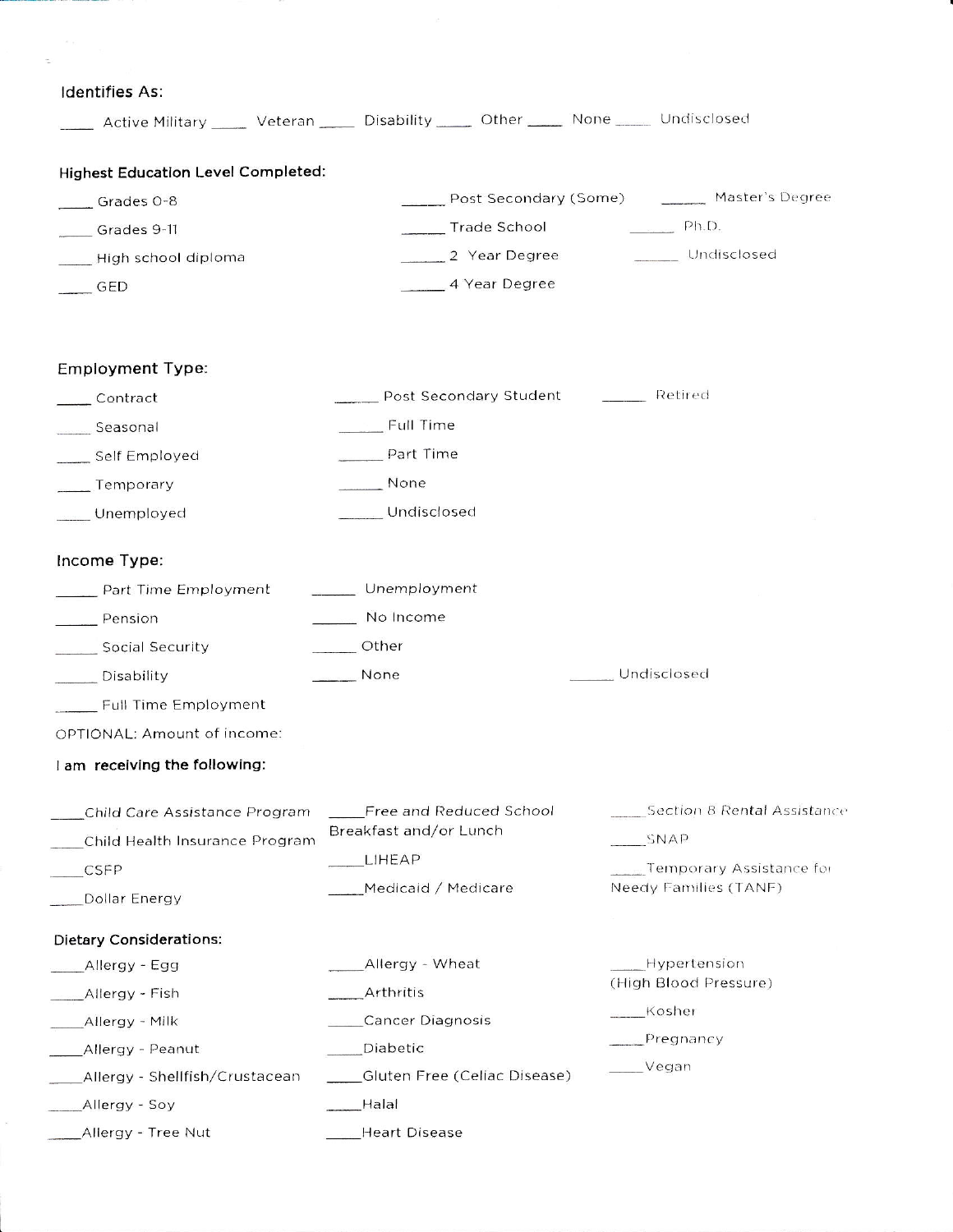**Additional Household Members** 

| Name      | Date of Birth<br>Gender | Relationship |
|-----------|-------------------------|--------------|
| Ethnicity | Self-Identifies As      |              |
| Name      | Date of Birth<br>Gender | Relationship |
| Ethnicity | Self-Identifies As      |              |
| Name      | Date of Birth<br>Gender | Relationship |
| Ethnicity | Self-Identifies As      |              |
| Name      | Date of Birth<br>Gender | Relationship |
| Ethnicity | Self-Identifies As      |              |
| Name      | Date of Birth<br>Gender | Relationship |
| Ethnicity | Self-Identifies As      |              |
| Name      | Date of Birth<br>Gender | Relationship |
| Ethnicity | Self-Identifies As      |              |

 $\mathcal{F}(\mathcal{A})$  .